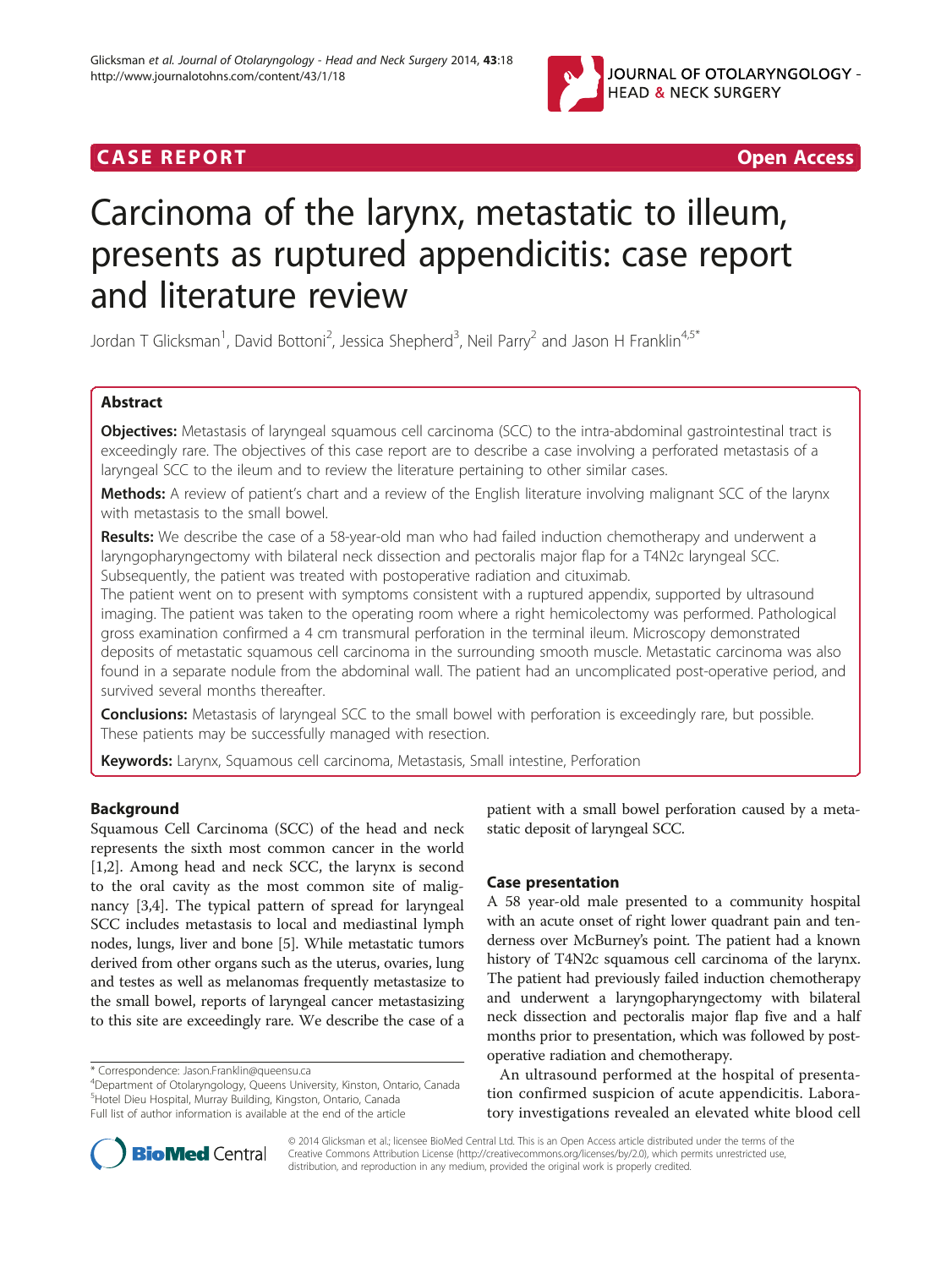count, a normal lactate and were otherwise unremarkable. The patient was accepted for transfer to our institution for a planned laparoscopic appendectomy for which he was taken to the operating room upon confirmation of his clinical findings.

Upon laparoscopy, visualization of the appendix was limited by inflammation of the cecum and ileocecal junction and so conversion to an open procedure occurred through a midline incision. A perforated tumor of the distal ileum was quickly revealed for which a formal right hemicolectomy was performed. The abdomen was irrigated with normal saline before closure.

Pathological gross examination confirmed a 4 cm transmural perforation in the terminal ileum, with an ill-defined nodular area at its distal edge. There was also an area of thicker serosal exudate around the tip of the appendix. Microscopy demonstrated deposits of metastatic squamous cell carcinoma in the muscle wall of the terminal ileum (Figure 1) and the mesoappendix. Degenerating tumor cells were within the ileal perforation tract (Figure 2). There was no appendicitis or appendiceal perforation. Metastatic carcinoma was also found in a separate nodule from the abdominal wall.

The patient survived the procedure and post-operative period which was uncomplicated. He received a targeted EGFR inhibitor and was symptom free. Unfortunately, the patient was readmitted to hospital within five months with



Figure 1 Metastatic squamous cell carcinoma in ileal muscle coat (arrows). Inset: high power view of right arrow region.



widespread metastases and pneumonia. He died shortly thereafter secondary to respiratory failure.

## **Discussion**

Primary tumors that commonly metastasize to the small intestine include those of uterine, ovarian, lung and testicular origin as well as melanoma. Metastasis to the small intestine can occur by contiguous spread, peritoneal metastases or hematogenous metastases and can be difficult to detect until they progress sufficiently to cause symptoms such as obstruction, bleeding or perforation [\[6](#page-2-0)].

Laryngeal SCC seldom metastasizes to the small bowel. A recent review of all published cases of SCC from head and neck cancer sites by Dwivedi et al. revealed only 12 such cases, of which only nine cases were derived from a laryngeal primary neoplasm [\[7](#page-2-0)]. In their review they describe three cases in which a laryngeal SCC metastasis caused intestinal obstruction, two cases of bleeding or melena, one of biliary obstruction and three cases of small bowel perforation [\[8-17](#page-2-0)].

## Conclusion

To the best of our knowledge our case represents the tenth documented case of laryngeal cancer metastasizing to the small intestine and only the fourth case of a laryngeal SCC metastasis resulting in small bowel perforation. Our case is interesting in that proximity of the deposit to the appendix resulted in both a clinical and radiologic presentation consistent with that of acute ruptured appendicitis, which was certainly more likely, even in the context of the patient's prior cancer history. Our case is unique as the patient underwent resection and remained well and symptom free for 5 months after potentially life-threatening metastasis and visceral perforation. This case affirms that in the context of a patient presenting with symptoms consistent with bowel perforation with a